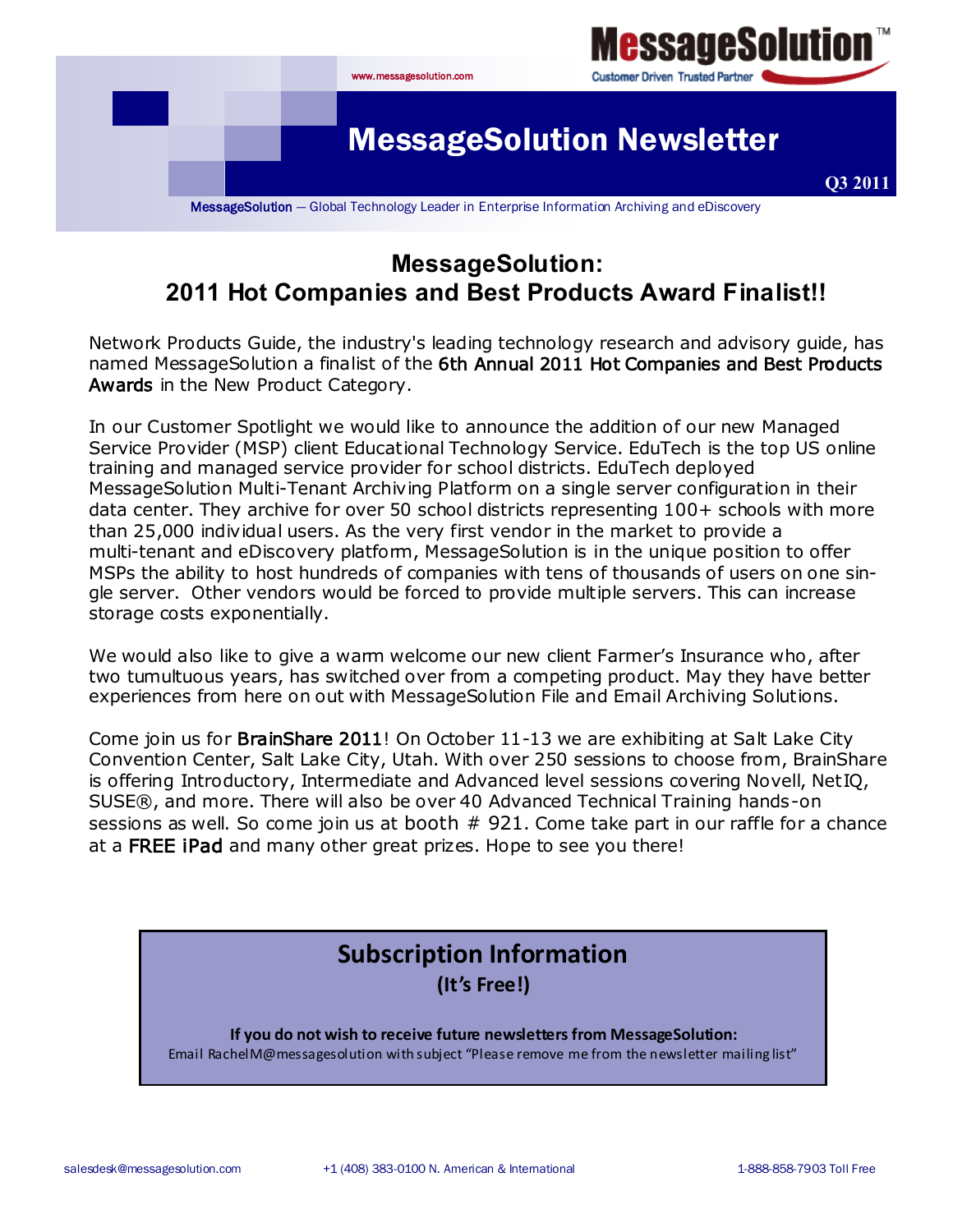

# **Welcome and Thank you to a few new Customers & Partners!**

**University of New Orleans** provides essential support for the educational, economic, cultural, and social well being New

Orleans metropolitan area. They utilize our Compliance Edition software to ensure that they are always in compliance with all rules and regulations.

**DIA Source SA**, formerly BioSource, is an experienced diagnostic manufacturer who now runs our MessageSolution Enterprise Archive and eDiscovery Compliance Edition.

**Follow us on Facebook at** http://www.facebook.com/ **MessageSolution** 

> **Or on Twitter**  http://twitter.com/ GlobalArchiving

**Educational Technology Services** (EduTech) is the top US online training and managed service provider for school districts who needs the Multi-Tenant Platform.

**CTI- Clinical Trial & Consulting Services** is a full service provider of drug developer services to pharmaceutical, biological and medical device industry. They use MessageSolution Enterprise Email Archive Professional Edition.

**Buffalo Bills** has taken full advantage of MessageSolution eDiscovery solution.

## For our Clients and Partners**!**

Check out our updated data sheets accessible from our website

**Including** 

- Enterprise eDiscovery Platform Data sheet
- and updated versions of other data sheets

Discover the benefits of **MessageSolution** Partners Program

http:/www.messagesolution.com/ partners\_marketing\_tools.htm

**Jobst Consulting** deals in enterprise technology consulting. They would run our Professional edition Cloud Archiving platform.

**Safety-Kleen Systems** is a leader in technological environment cleanup, utilizing our Cloud Archiving and eDiscovery Platforms.

#### **PARTNER SECTION**

As a member of the MessageSolution Partners Network, your organization is eligible to **receive 5-10% of the purchasing price** for any organization you refer to MessageSolution that purchases MessageSolution products or services.

For more information on our referral program, please contact your MessageSolution Account Manager or call +1 408 383-0100.